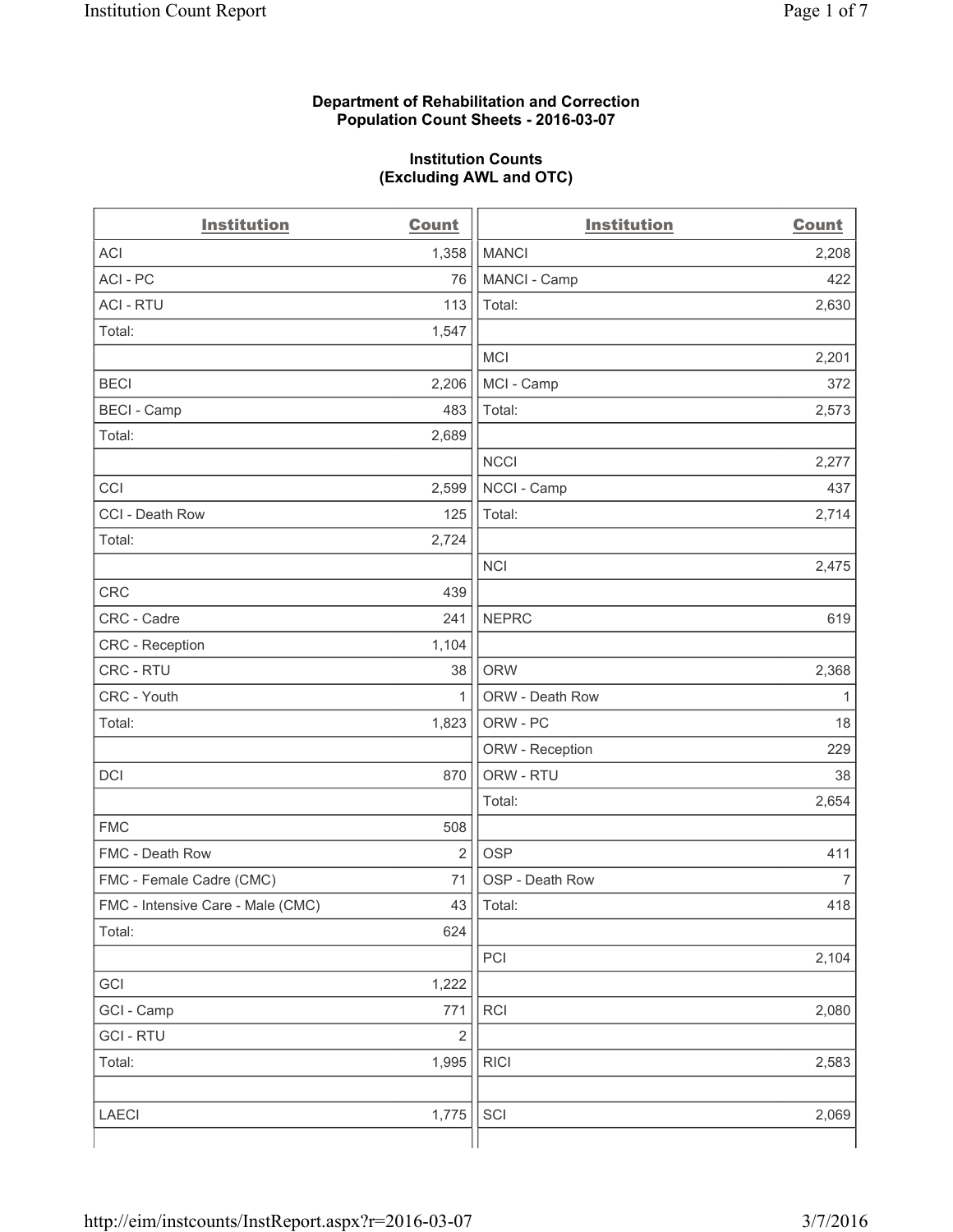| <b>LECI</b>              | 2,275 | <b>SOCF</b>      |                          | 1,161  |
|--------------------------|-------|------------------|--------------------------|--------|
| LECI - Camp              | 190   | SOCF - RTU       |                          | 60     |
| Total:                   | 2,465 | Total:           |                          | 1,221  |
|                          |       |                  |                          |        |
| LOCI                     | 2,293 | <b>TCI</b>       |                          | 1,078  |
|                          |       | TCI - Camp       |                          | 447    |
| LORCI                    | 221   | Total:           |                          | 1,525  |
| LORCI - Cadre            | 142   |                  |                          |        |
| <b>LORCI - Reception</b> | 1,100 | <b>TOCI</b>      |                          | 933    |
| Total:                   | 1,463 | <b>TOCI - PC</b> |                          | 107    |
|                          |       | Total:           |                          | 1,040  |
| <b>MACI</b>              | 918   |                  |                          |        |
| MACI - Minimum           | 1,308 | <b>WCI</b>       |                          | 1,290  |
| Total:                   | 2,226 | <b>WCI-RTU</b>   |                          | 97     |
|                          |       | Total:           |                          | 1,387  |
|                          |       |                  |                          |        |
|                          |       |                  | <b>Total Population:</b> | 50,586 |

\* The Total Population includes 30 Offenders with Reason Codes 30 & 31. \*\* The Total Population includes 35 Offenders with Reason Code 0A.

# **Male Population by Security Level (Include AWL and Exclude OTC)**

| <b>Security Level</b>  |                   | <b>Body</b> | <b>AWL</b>     | $(-OTC)$ | <b>Total</b> |
|------------------------|-------------------|-------------|----------------|----------|--------------|
| Total Level 5          |                   | 103         | 3              | 3        | 103          |
| Total Level 4          |                   | 1,715       | 16             | 13       | 1,718        |
| Total Level 3          |                   | 11,783      | 153            | 121      | 11,815       |
| Total Level 2          |                   | 17,111      | 252            | 178      | 17,185       |
| <b>Total Level 1</b>   |                   | 15,430      | 181            | 101      | 15,510       |
| <b>Total Death Row</b> |                   | 136         | $\overline{2}$ | 2        | 136          |
|                        | <b>Total Male</b> | 46,278      | 607            | 418      | 46,467       |

### **Female Population by Institution (Include AWL and Exclude OTC)**

| <b>Institution</b>       | <b>Body</b> | <b>AWL</b> | $(-OTC)$ | <b>Total</b> |
|--------------------------|-------------|------------|----------|--------------|
| <b>DCI</b>               | 870         | 10         |          | 873          |
| <b>FMC</b>               | 24          | 3          | っ        | 25           |
| FMC - Female Cadre (CMC) | 71          |            |          | 7'           |
| <b>NEPRC</b>             | 619         | 10         | 6        | 623          |
| <b>ORW</b>               | 2,368       | 68         | 32       | 2,404        |
| <b>ORW - Death Row</b>   |             |            |          |              |
|                          |             |            |          |              |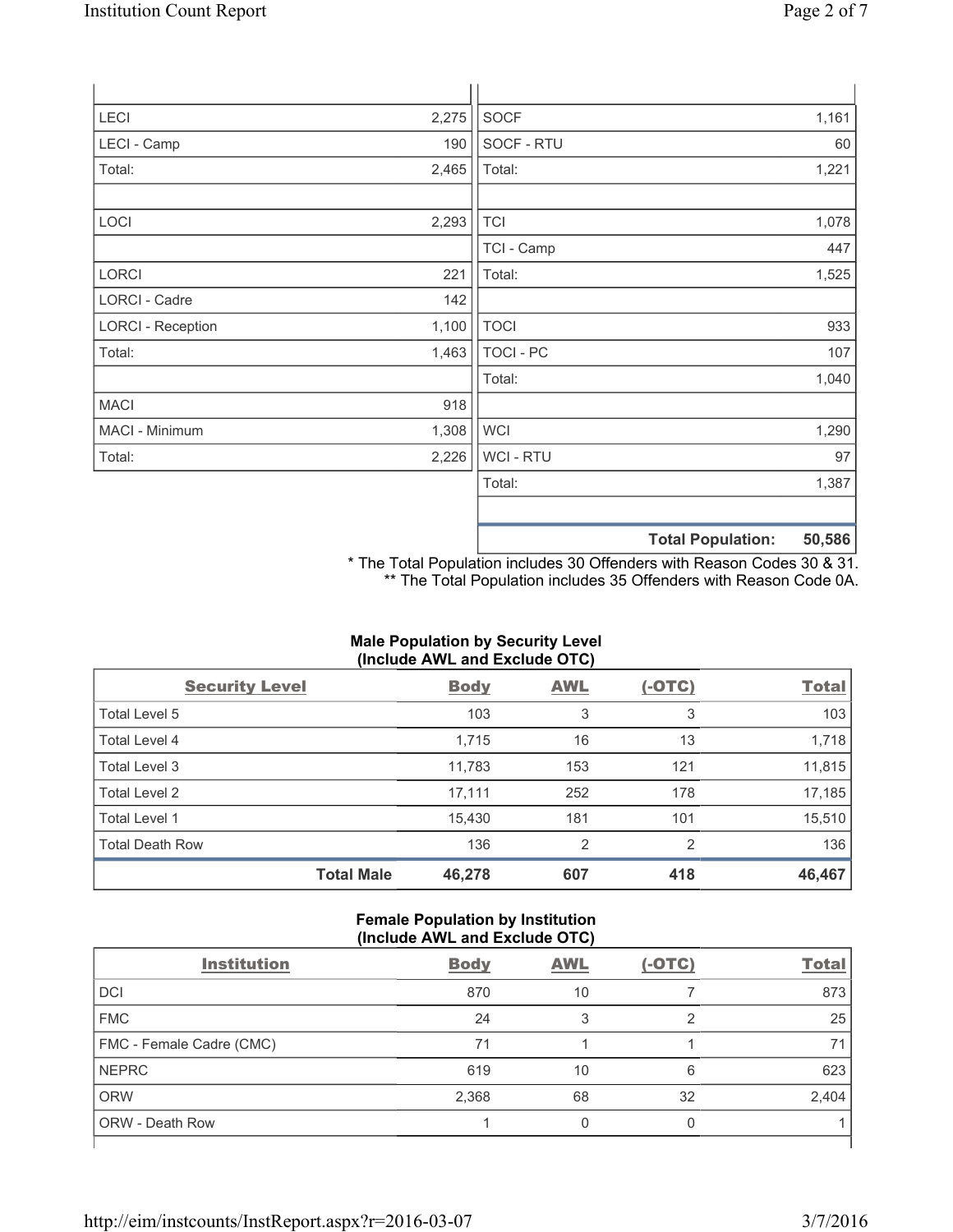| ORW - PC        |                          | 18     | 0   |     | 18              |
|-----------------|--------------------------|--------|-----|-----|-----------------|
| ORW - Reception |                          | 229    | 0   |     | 229             |
| ORW - RTU       |                          | 38     |     |     | 38 <sub>1</sub> |
|                 | <b>Total Female</b>      | 4,238  | 92  | 48  | 4,282           |
|                 |                          |        |     |     |                 |
|                 | <b>Total Population:</b> | 50,516 | 699 | 466 | 50,749          |

## **Male Population by Institution: Security Level 5 (Include AWL and Exclude OTC)**

| <b>Institution</b>   | <b>Body</b> | <b>AWL</b> | $(-OTC)$ | <u>Total</u> |
|----------------------|-------------|------------|----------|--------------|
| <b>OSP</b>           | 102         |            |          | 102          |
| <b>SOCF - RTU</b>    |             |            |          |              |
| <b>Total Level 5</b> | 103         |            |          | 103          |

## **Male Population by Institution: Security Level 4 (Include AWL and Exclude OTC)**

| <b>Institution</b>       |                      | <b>Body</b>     | <b>AWL</b>     | $(-OTC)$     | <b>Total</b>    |
|--------------------------|----------------------|-----------------|----------------|--------------|-----------------|
| CRC                      |                      | 15              | 0              | 0            | 15              |
| CRC - Reception          |                      | 4               | $\mathbf 0$    | 0            | 4               |
| LOCI                     |                      | 1               | $\mathbf 0$    | $\mathbf 0$  | 1               |
| <b>LORCI</b>             |                      | $\overline{4}$  | $\mathbf 0$    | $\mathbf 0$  | $\overline{4}$  |
| <b>LORCI - Reception</b> |                      | $6\phantom{1}6$ | $\mathbf 0$    | 0            | $6\phantom{1}6$ |
| <b>NCCI</b>              |                      | 1               | $\mathbf 0$    | 0            | 1               |
| <b>NCI</b>               |                      | $\overline{2}$  | $\mathbf 0$    | 0            | $\overline{2}$  |
| <b>OSP</b>               |                      | 298             | $\mathbf 0$    | 0            | 298             |
| <b>RCI</b>               |                      | 1               | $\mathbf 0$    | $\Omega$     |                 |
| <b>SOCF</b>              |                      | 1,145           | 14             | 12           | 1,147           |
| SOCF - RTU               |                      | 54              | 0              | 0            | 54              |
| <b>TOCI</b>              |                      | 164             | $\overline{2}$ |              | 165             |
| <b>TOCI - PC</b>         |                      | 11              | $\mathbf 0$    | 0            | 11              |
| <b>WCI</b>               |                      | $\overline{4}$  | $\mathbf 0$    | 0            | $\overline{4}$  |
| <b>WCI-RTU</b>           |                      | 5               | $\mathbf 0$    | $\mathbf{0}$ | 5               |
|                          | <b>Total Level 4</b> | 1,715           | 16             | 13           | 1,718           |

### **Male Population by Institution: Security Level 3 (Include AWL and Exclude OTC)**

| <b>Institution</b> | <b>Body</b> | <b>AWL</b> | $(-OTC)$ | <b>Total</b> |
|--------------------|-------------|------------|----------|--------------|
| <b>ACI</b>         |             |            |          |              |
| ACI - RTU          |             |            |          |              |
|                    |             |            |          |              |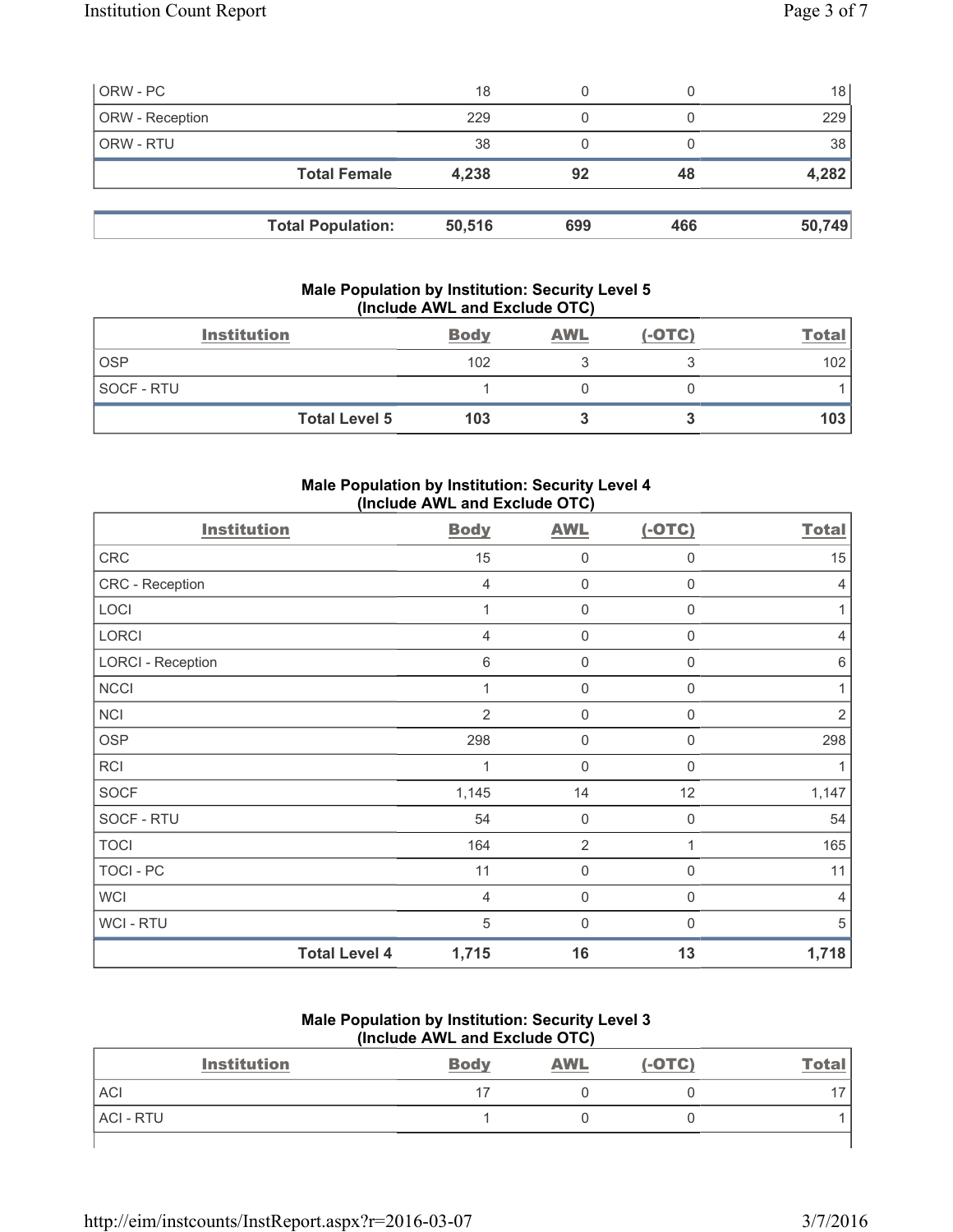| <b>BECI</b>                       | $\sqrt{2}$                | $\mathsf{O}\xspace$     | $\mathsf 0$         | $\overline{c}$            |
|-----------------------------------|---------------------------|-------------------------|---------------------|---------------------------|
| CCI                               | 9                         | 1                       | $\mathbf{1}$        | $\boldsymbol{9}$          |
| <b>CRC</b>                        | 110                       | 10                      | $\,8\,$             | 112                       |
| CRC - Cadre                       | 220                       | $\mathsf{O}\xspace$     | $\mathbf 0$         | 220                       |
| <b>CRC</b> - Reception            | 857                       | 22                      | 16                  | 863                       |
| CRC - RTU                         | 31                        | $\mathbf{1}$            | $\mathsf 0$         | 32                        |
| CRC - Youth                       | $\mathbf{1}$              | $\mathsf{O}\xspace$     | $\mathsf 0$         | $\mathbf{1}$              |
| <b>FMC</b>                        | $\overline{4}$            | $\mathbf{1}$            | $\mathsf{O}\xspace$ | $\,$ 5 $\,$               |
| FMC - Intensive Care - Male (CMC) | 4                         | $\mathsf{O}\xspace$     | $\mathsf 0$         | 4                         |
| GCI                               | $\mathbf{1}$              | $\mathsf{O}\xspace$     | $\mathsf{O}\xspace$ | 1                         |
| LAECI                             | 5                         | $\mathsf{O}\xspace$     | $\mathsf 0$         | 5                         |
| LECI                              | 2,234                     | 21                      | 17                  | 2,238                     |
| LOCI                              | 5                         | $\mathsf{O}\xspace$     | $\mathsf{O}\xspace$ | $\sqrt{5}$                |
| LORCI                             | 77                        | 24                      | 19                  | 82                        |
| <b>LORCI - Cadre</b>              | 102                       | $\mathsf{O}\xspace$     | $\mathsf{O}\xspace$ | 102                       |
| <b>LORCI - Reception</b>          | 718                       | 1                       | $\mathsf 0$         | 719                       |
| <b>MANCI</b>                      | 2,179                     | 24                      | 21                  | 2,182                     |
| MCI                               | $\ensuremath{\mathsf{3}}$ | $\mathsf{O}\xspace$     | $\mathbf 0$         | $\ensuremath{\mathsf{3}}$ |
| <b>NCCI</b>                       | 11                        | $\mathsf{O}\xspace$     | $\mathsf{O}\xspace$ | 11                        |
| <b>NCI</b>                        | $\overline{2}$            | $\mathsf{O}\xspace$     | $\mathsf{O}\xspace$ | $\overline{2}$            |
| PCI                               | 42                        | 0                       | $\mathbf 0$         | 42                        |
| <b>RCI</b>                        | 1,878                     | 20                      | 19                  | 1,879                     |
| <b>RICI</b>                       | 6                         | $\mathsf{O}\xspace$     | $\mathsf{O}\xspace$ | $\,6$                     |
| SCI                               | $\sqrt{3}$                | $\mathsf{O}\xspace$     | $\mathsf{O}\xspace$ | $\ensuremath{\mathsf{3}}$ |
| <b>SOCF</b>                       | 15                        | $\mathbf 1$             | 1                   | 15                        |
| SOCF - RTU                        | 5                         | $\mathsf{O}\xspace$     | $\mathbf 0$         | $\sqrt{5}$                |
| <b>TCI</b>                        | 1,033                     | 14                      | $\,8\,$             | 1,039                     |
| TCI - Camp                        | $\mathbf{1}$              | $\mathsf{O}\xspace$     | $\mathsf{O}\xspace$ | $\mathbf{1}$              |
| <b>TOCI</b>                       | 744                       | $\overline{\mathbf{4}}$ | $\mathsf 3$         | 745                       |
| <b>TOCI - PC</b>                  | 96                        | $\mathsf{O}\xspace$     | $\mathsf 0$         | 96                        |
| <b>WCI</b>                        | 1,277                     | $\boldsymbol{9}$        | $\,8\,$             | 1,278                     |
| <b>WCI - RTU</b>                  | $90\,$                    | $\mathsf{O}\xspace$     | $\mathsf 0$         | 90                        |
| <b>Total Level 3</b>              | 11,783                    | 153                     | 121                 | 11,815                    |

### **Male Population by Institution: Security Level 2 (Include AWL and Exclude OTC)**

| <b>Institution</b> | <b>Body</b> | <b>AWL</b> | $(-OTC)$ | <b>Total</b> |
|--------------------|-------------|------------|----------|--------------|
| <b>ACI</b>         | 652         |            |          | 657          |
| ACI - PC           | 75          |            |          | 75           |
| <b>ACI - RTU</b>   | 72          |            |          | 72           |
|                    |             |            |          |              |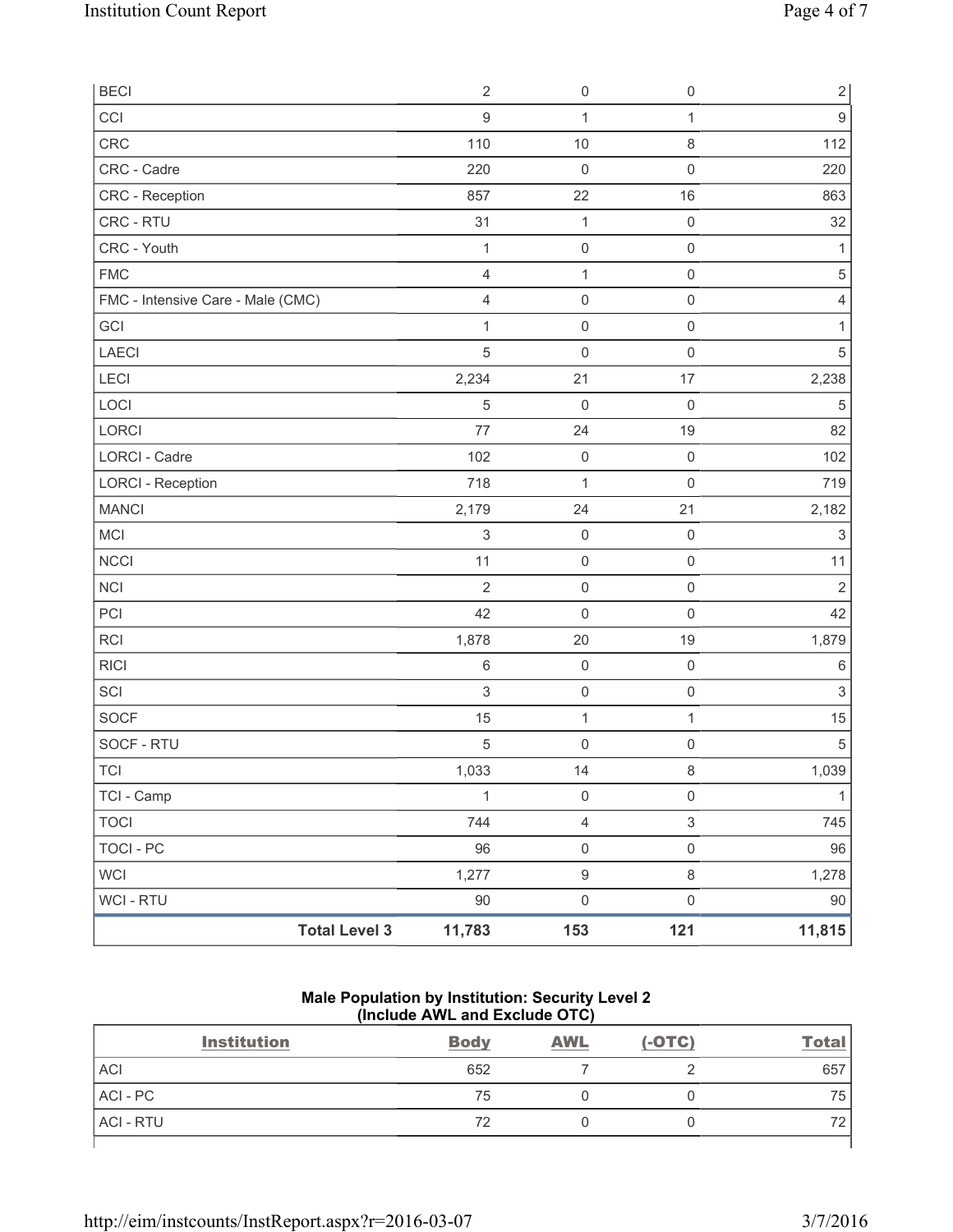| <b>BECI</b>                       | 1,445                          | 17                  | 9                   | 1,453                     |
|-----------------------------------|--------------------------------|---------------------|---------------------|---------------------------|
| CCI                               | 1,774                          | 18                  | 12                  | 1,780                     |
| CRC                               | 168                            | $\sqrt{2}$          | $\mathbf 1$         | 169                       |
| CRC - Cadre                       | 21                             | $\mathsf{O}\xspace$ | $\boldsymbol{0}$    | 21                        |
| CRC - Reception                   | 181                            | 16                  | 16                  | 181                       |
| CRC - RTU                         | 5                              | $\mathsf{O}\xspace$ | $\mathsf 0$         | 5                         |
| <b>FMC</b>                        | $\,6$                          | $\mathsf 0$         | $\mathsf{O}\xspace$ | $\,6\,$                   |
| FMC - Intensive Care - Male (CMC) | 17                             | $\mathsf{O}\xspace$ | $\mathsf{O}\xspace$ | 17                        |
| GCI                               | 775                            | $\,$ 5 $\,$         | 4                   | 776                       |
| GCI - Camp                        | $\mathbf{1}$                   | $\mathsf{O}\xspace$ | $\mathsf{O}\xspace$ | 1                         |
| <b>GCI-RTU</b>                    | $\mathbf{1}$                   | $\mathbf 0$         | $\boldsymbol{0}$    | $\mathbf{1}$              |
| LAECI                             | 1,113                          | 15                  | 11                  | 1,117                     |
| <b>LECI</b>                       | 39                             | $\mathsf{O}\xspace$ | $\mathbf 0$         | 39                        |
| LOCI                              | 1,214                          | 16                  | 12                  | 1,218                     |
| LORCI                             | 98                             | 20                  | 19                  | 99                        |
| <b>LORCI - Cadre</b>              | 37                             | $\mathsf{O}\xspace$ | $\mathsf 0$         | 37                        |
| <b>LORCI - Reception</b>          | 271                            | $\overline{2}$      | $\mathbf{1}$        | 272                       |
| <b>MACI</b>                       | 918                            | 10                  | 6                   | 922                       |
| <b>MANCI</b>                      | 8                              | $\mathsf{O}\xspace$ | $\mathsf{O}\xspace$ | $\,8\,$                   |
| MCI                               | 1,649                          | 27                  | 17                  | 1,659                     |
| MCI - Camp                        | 1                              | 0                   | $\mathbf 0$         | 1                         |
| NCCI                              | 1,488                          | 25                  | 18                  | 1,495                     |
| NCCI - Camp                       | 13                             | $\mathsf{O}\xspace$ | $\mathbf 0$         | 13                        |
| <b>NCI</b>                        | 1,652                          | 18                  | 16                  | 1,654                     |
| PCI                               | 724                            | 17                  | $\overline{7}$      | 734                       |
| <b>RCI</b>                        | 201                            | $\boldsymbol{0}$    | $\boldsymbol{0}$    | 201                       |
| <b>RICI</b>                       | 1,552                          | 26                  | 19                  | 1,559                     |
| SCI                               | 928                            | $11$                | $\,8\,$             | 931                       |
| <b>TCI</b>                        | $\,$ 3 $\,$                    | $\mathsf{O}\xspace$ | $\mathsf{O}\xspace$ | $\ensuremath{\mathsf{3}}$ |
| WCI                               | 8                              | $\mathsf{O}\xspace$ | $\mathsf{O}\xspace$ | $\,8\,$                   |
| <b>WCI-RTU</b>                    | $\mathbf{1}$                   | $\mathsf{O}\xspace$ | $\mathsf{O}\xspace$ | $\mathbf{1}$              |
|                                   | <b>Total Level 2</b><br>17,111 | 252                 | 178                 | 17,185                    |

## **Male Population by Institution: Security Level 1 (Include AWL and Exclude OTC)**

| <b>Institution</b> | <b>Body</b> | <b>AWL</b> | $(-OTC)$ | <b>Total</b> |
|--------------------|-------------|------------|----------|--------------|
| <b>ACI</b>         | 689         | b          |          | 693          |
| ACI - PC           |             |            |          |              |
| <b>ACI - RTU</b>   | 40          |            |          | 40           |
| <b>BECI</b>        | 759         | 14         | 6        | 767          |
|                    |             |            |          |              |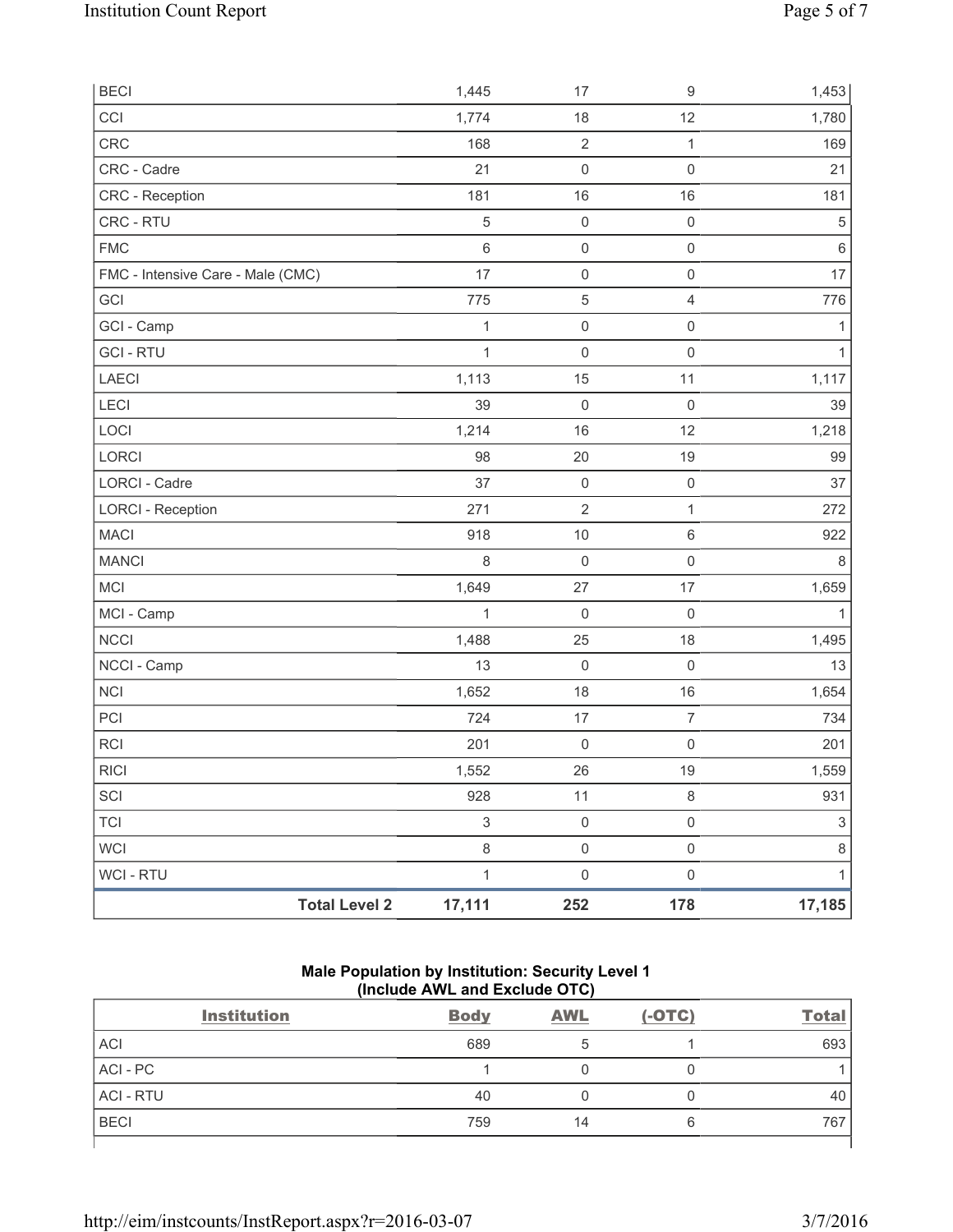| <b>BECI</b> - Camp                |                      | 483            | 0                         | $\mathsf{O}\xspace$       | 483                       |
|-----------------------------------|----------------------|----------------|---------------------------|---------------------------|---------------------------|
| CCI                               |                      | 816            | $\ensuremath{\mathsf{3}}$ | $\sqrt{2}$                | 817                       |
| <b>CRC</b>                        |                      | 87             | $\overline{2}$            | $\overline{2}$            | 87                        |
| CRC - Reception                   |                      | 58             | $\ensuremath{\mathsf{3}}$ | $\ensuremath{\mathsf{3}}$ | 58                        |
| <b>CRC - RTU</b>                  |                      | $\overline{2}$ | $\mathsf 0$               | $\mathsf{O}\xspace$       | $\sqrt{2}$                |
| <b>FMC</b>                        |                      | 473            | $\ensuremath{\mathsf{3}}$ | 1                         | 475                       |
| FMC - Intensive Care - Male (CMC) |                      | 22             | $\mathsf{O}\xspace$       | $\mathsf 0$               | 22                        |
| GCI                               |                      | 446            | 13                        | $\,8\,$                   | 451                       |
| GCI - Camp                        |                      | 770            | $\mathbf 1$               | 1                         | 770                       |
| <b>GCI-RTU</b>                    |                      | $\mathbf{1}$   | $\mathsf 0$               | $\mathsf 0$               | 1                         |
| LAECI                             |                      | 657            | 8                         | 7                         | 658                       |
| LECI                              |                      | $\overline{2}$ | $\ensuremath{\mathsf{3}}$ | $\mathsf 0$               | 5                         |
| LECI - Camp                       |                      | 190            | $\mathsf{O}\xspace$       | $\mathsf{O}\xspace$       | 190                       |
| LOCI                              |                      | 1,073          | $\mathbf 2$               | 1                         | 1,074                     |
| LORCI                             |                      | 42             | 8                         | $\,8\,$                   | 42                        |
| LORCI - Cadre                     |                      | 3              | $\mathsf{O}\xspace$       | $\mathsf 0$               | $\ensuremath{\mathsf{3}}$ |
| <b>LORCI - Reception</b>          |                      | 104            | $\mathsf{O}\xspace$       | $\mathsf 0$               | 104                       |
| MACI - Minimum                    |                      | 1,308          | 17                        | 12                        | 1,313                     |
| <b>MANCI</b>                      |                      | 21             | 8                         | $\overline{4}$            | 25                        |
| MANCI - Camp                      |                      | 422            | $\mathsf 0$               | $\mathsf 0$               | 422                       |
| <b>MCI</b>                        |                      | 549            | $10$                      | $\overline{4}$            | 555                       |
| MCI - Camp                        |                      | 371            | $\mathsf 0$               | $\mathbf 0$               | 371                       |
| <b>NCCI</b>                       |                      | 776            | $\boldsymbol{9}$          | $\sqrt{5}$                | 780                       |
| NCCI - Camp                       |                      | 424            | 0                         | $\mathsf 0$               | 424                       |
| <b>NCI</b>                        |                      | 819            | 10                        | $\boldsymbol{9}$          | 820                       |
| <b>OSP</b>                        |                      | 10             | $\mathsf{O}\xspace$       | $\mathbf 0$               | 10                        |
| PCI                               |                      | 1,337          | 26                        | 11                        | 1,352                     |
| <b>RICI</b>                       |                      | 1,025          | $17\,$                    | $\,$ 5 $\,$               | 1,037                     |
| SCI                               |                      | 1,137          | 11                        | 5                         | 1,143                     |
| <b>TCI</b>                        |                      | 42             | $\,8\,$                   | $\,6\,$                   | 44                        |
| TCI - Camp                        |                      | 446            | $\mathsf{O}\xspace$       | $\mathsf 0$               | 446                       |
| <b>TOCI</b>                       |                      | 25             | $\mathbf 0$               | $\mathsf 0$               | 25                        |
|                                   | <b>Total Level 1</b> | 15,430         | 181                       | 101                       | 15,510                    |

| <b>High Offender ID's</b>        |         |  |  |  |  |
|----------------------------------|---------|--|--|--|--|
| Correctional Reception Center:   | A723478 |  |  |  |  |
| Lorain Correctional Institution: | A715165 |  |  |  |  |
| Ohio Reformatory for Women:      | W094712 |  |  |  |  |